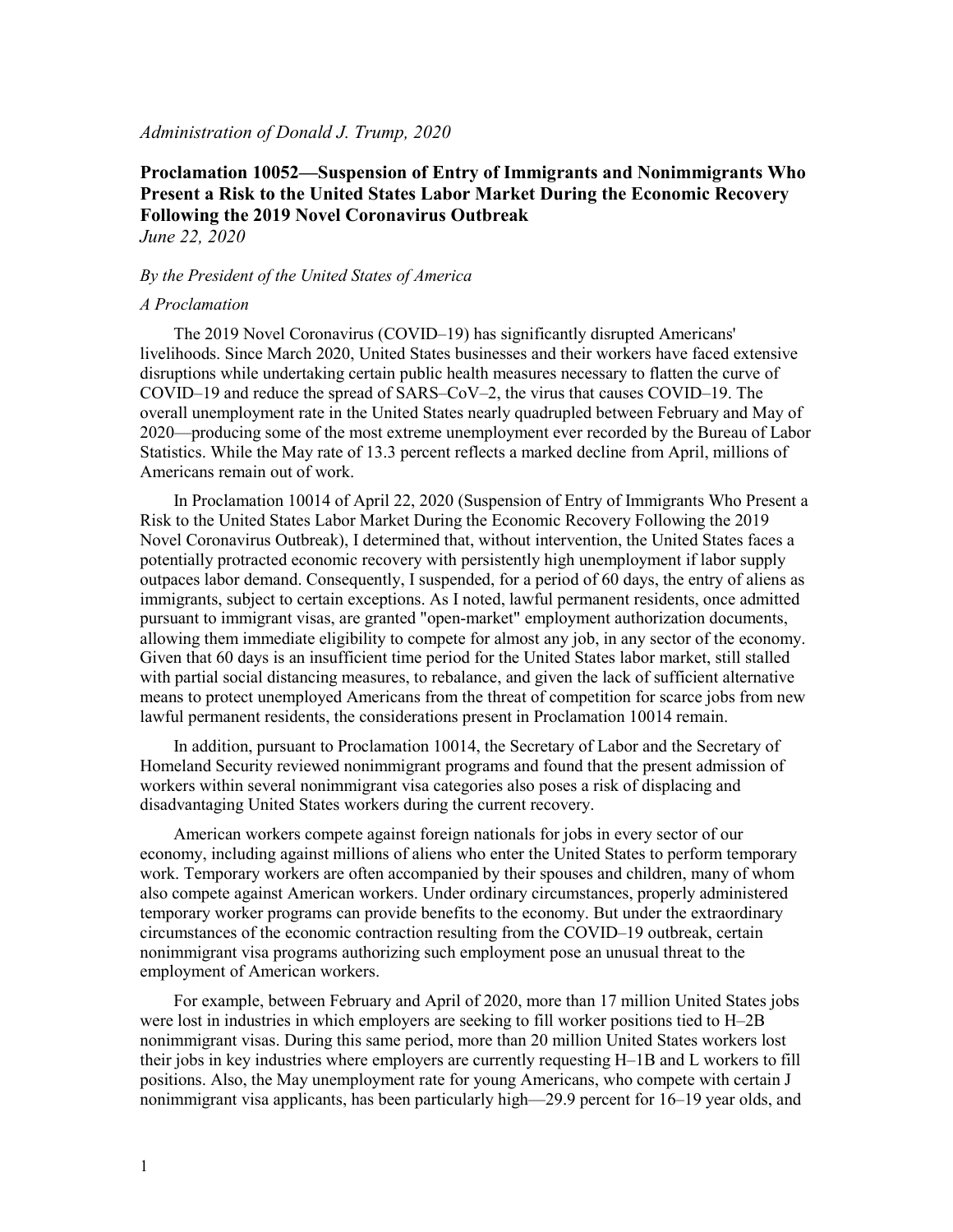23.2 percent for the 20–24 year old group. The entry of additional workers through the H–1B, H– 2B, J, and L nonimmigrant visa programs, therefore, presents a significant threat to employment opportunities for Americans affected by the extraordinary economic disruptions caused by the COVID–19 outbreak.

As I described in Proclamation 10014, excess labor supply is particularly harmful to workers at the margin between employment and unemployment—those who are typically "last in" during an economic expansion and "first out" during an economic contraction. In recent years, these workers have been disproportionately represented by historically disadvantaged groups, including African Americans and other minorities, those without a college degree, and Americans with disabilities.

In the administration of our Nation's immigration system, we must remain mindful of the impact of foreign workers on the United States labor market, particularly in the current extraordinary environment of high domestic unemployment and depressed demand for labor. Historically, when recovering from economic shocks that cause significant contractions in productivity, recoveries in employment lag behind improvements in economic activity. This predictive outcome demonstrates that, assuming the conclusion of the economic contraction, the United States economy will likely require several months to return to pre-contraction economic output, and additional months to restore stable labor demand. In light of the above, I have determined that the entry, through December 31, 2020, of certain aliens as immigrants and nonimmigrants would be detrimental to the interests of the United States.

*Now, Therefore, I, Donald J. Trump,* President of the United States, by the authority vested in me by the Constitution and the laws of the United States of America, including sections 212(f) and 215(a) of the Immigration and Nationality Act (INA) (8 U.S.C. 1182(f) and 1185(a)) and section 301 of title 3, United States Code, hereby find that the entry into the United States of persons described in section 1 of Proclamation 10014, except as provided in section 2 of Proclamation 10014, and persons described in section 2 of this proclamation, except as provided for in section 3 of this proclamation, would be detrimental to the interests of the United States, and that their entry should be subject to certain restrictions, limitations, and exceptions. I therefore hereby proclaim the following:

*Section 1*. *Continuation of Proclamation 10014*. (a) Section 4 of Proclamation 10014 is amended to read as follows:

"*Sec. 4*. *Termination*. This proclamation shall expire on December 31, 2020, and may be continued as necessary. Within 30 days of June 24, 2020, and every 60 days thereafter while this proclamation is in effect, the Secretary of Homeland Security shall, in consultation with the Secretary of State and the Secretary of Labor, recommend any modifications as may be necessary."

(b) This section shall be effective immediately.

*Sec. 2*. *Suspension and Limitation on Entry*. The entry into the United States of any alien seeking entry pursuant to any of the following nonimmigrant visas is hereby suspended and limited, subject to section 3 of this proclamation:

(a) an H–1B or H–2B visa, and any alien accompanying or following to join such alien;

(b) a J visa, to the extent the alien is participating in an intern, trainee, teacher, camp counselor, au pair, or summer work travel program, and any alien accompanying or following to join such alien; and

(c) an L visa, and any alien accompanying or following to join such alien.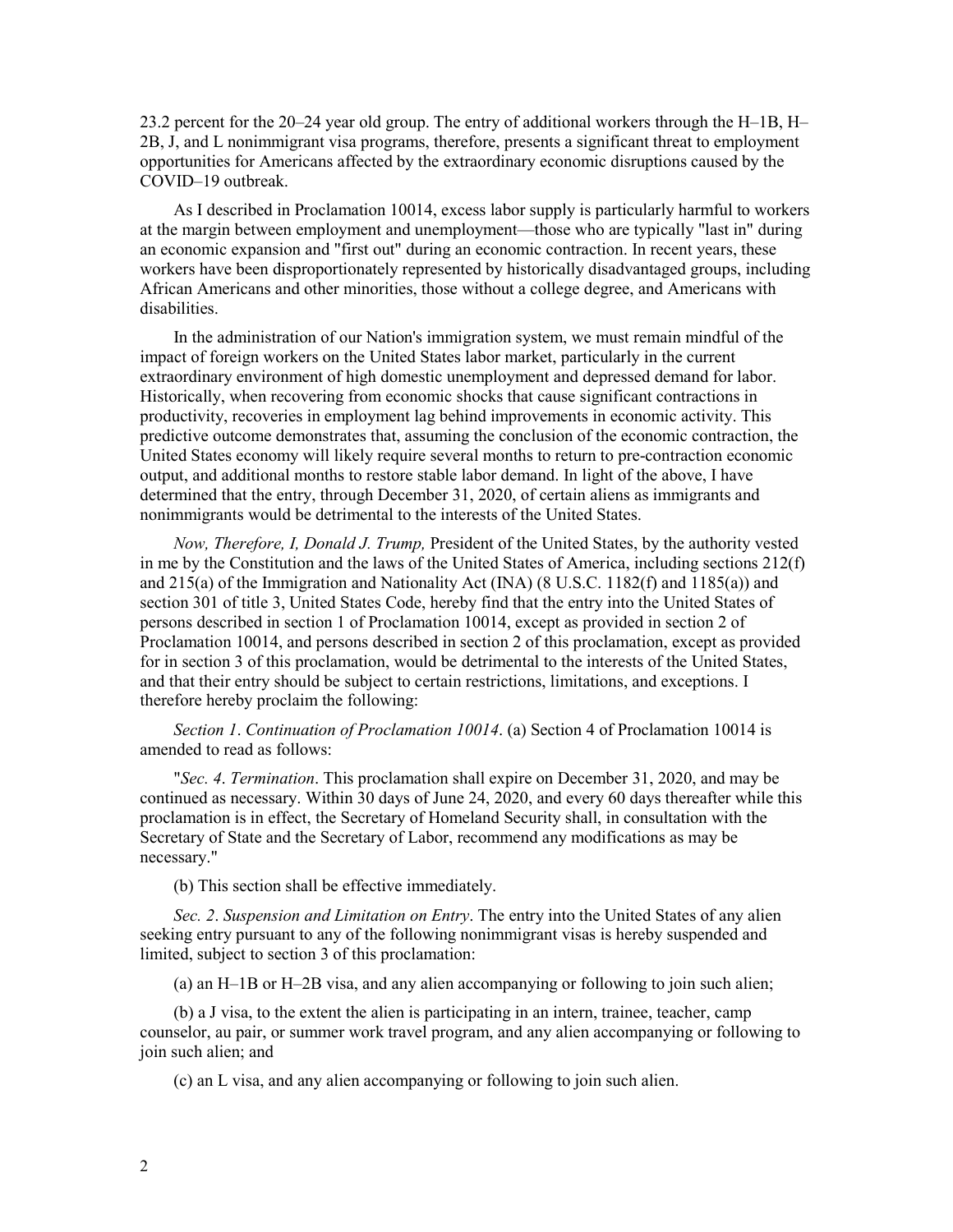*Sec. 3*. *Scope of Suspension and Limitation on Entry*. (a) The suspension and limitation on entry pursuant to section 2 of this proclamation shall apply only to any alien who:

(i) is outside the United States on the effective date of this proclamation;

(ii) does not have a nonimmigrant visa that is valid on the effective date of this proclamation; and

(iii) does not have an official travel document other than a visa (such as a transportation letter, an appropriate boarding foil, or an advance parole document) that is valid on the effective date of this proclamation or issued on any date thereafter that permits him or her to travel to the United States and seek entry or admission.

(b) The suspension and limitation on entry pursuant to section 2 of this proclamation shall not apply to:

(i) any lawful permanent resident of the United States;

(ii) any alien who is the spouse or child, as defined in section  $101(b)(1)$  of the INA (8) U.S.C. 1101(b)(1)), of a United States citizen;

(iii) any alien seeking to enter the United States to provide temporary labor or services essential to the United States food supply chain; and

(iv) any alien whose entry would be in the national interest as determined by the Secretary of State, the Secretary of Homeland Security, or their respective designees.

*Sec. 4*. *Implementation and Enforcement*. (a) The consular officer shall determine, in his or her discretion, whether a nonimmigrant has established his or her eligibility for an exception in section 3(b) of this proclamation. The Secretary of State shall implement this proclamation as it applies to visas pursuant to such procedures as the Secretary of State, in consultation with the Secretary of Homeland Security and the Secretary of Labor, may establish in the Secretary of State's discretion. The Secretary of Homeland Security shall implement this proclamation as it applies to the entry of aliens pursuant to such procedures as the Secretary of Homeland Security, in consultation with the Secretary of State, may establish in the Secretary of Homeland Security's discretion.

(i) The Secretary of State, the Secretary of Labor, and the Secretary of Homeland Security shall establish standards to define categories of aliens covered by section  $3(b)(iv)$  of this proclamation, including those that: are critical to the defense, law enforcement, diplomacy, or national security of the United States; are involved with the provision of medical care to individuals who have contracted COVID–19 and are currently hospitalized; are involved with the provision of medical research at United States facilities to help the United States combat COVID–19; or are necessary to facilitate the immediate and continued economic recovery of the United States. The Secretary of State and the Secretary of Homeland Security shall exercise the authority under section  $3(b)(iv)$  of this proclamation and section  $2(b)(iv)$  of Proclamation 10014 to exempt alien children who would as a result of the suspension in section 2 of this proclamation or the suspension in section 1 of Proclamation 10014 age out of eligibility for a visa.

(ii) Aliens covered by section  $3(b)(iv)$  of this proclamation, under the standards established in section  $4(a)(i)$  of this proclamation, shall be identified by the Secretary of State, the Secretary of Homeland Security, or their respective designees, in his or her sole discretion.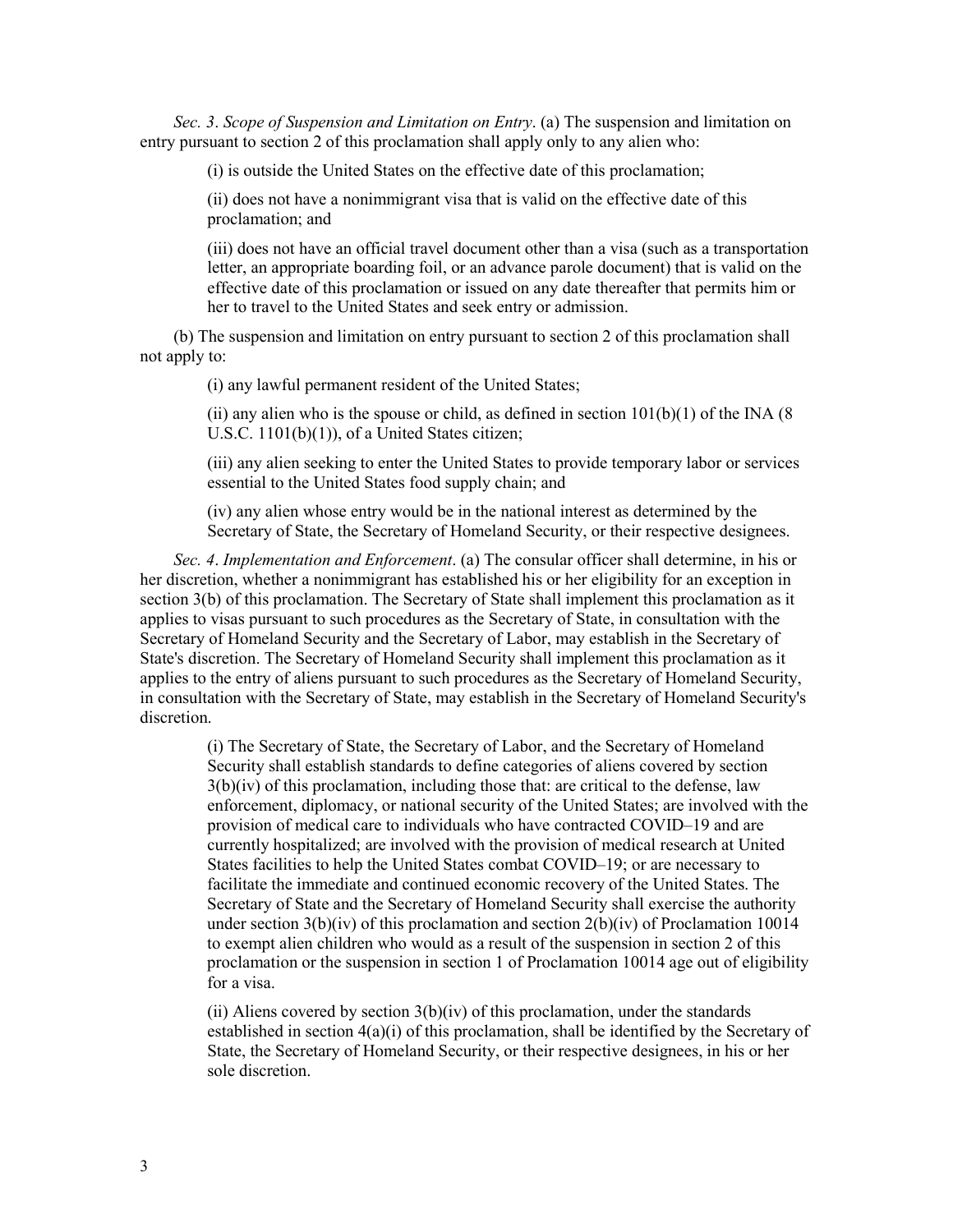(b) An alien who circumvents the application of this proclamation through fraud, willful misrepresentation of a material fact, or illegal entry shall be a priority for removal by the Department of Homeland Security.

(c) Nothing in this proclamation shall be construed to limit the ability of an individual to seek asylum, refugee status, withholding of removal, or protection under the Convention Against Torture and Other Cruel, Inhuman or Degrading Treatment or Punishment, consistent with the laws of the United States.

*Sec. 5*. *Additional Measures*. (a) The Secretary of Health and Human Services, through the Director of the Centers for Disease Control and Prevention, shall, as necessary, provide guidance to the Secretary of State and the Secretary of Homeland Security for implementing measures that could reduce the risk that aliens seeking admission or entry to the United States may introduce, transmit, or spread SARS–CoV–2 within the United States.

(b) The Secretary of Labor shall, in consultation with the Secretary of Homeland Security, as soon as practicable, and consistent with applicable law, consider promulgating regulations or take other appropriate action to ensure that the presence in the United States of aliens who have been admitted or otherwise provided a benefit, or who are seeking admission or a benefit, pursuant to an EB–2 or EB–3 immigrant visa or an H–1B nonimmigrant visa does not disadvantage United States workers in violation of section  $212(a)(5)(A)$  or  $(n)(1)$  of the INA (8 U.S.C. 1182(a)(5)(A) or  $(n)(1)$ ). The Secretary of Labor shall also undertake, as appropriate, investigations pursuant to section  $212(n)(2)(G)(i)$  of the INA (8 U.S.C.  $1182(n)(2)(G)(i)$ ).

(c) The Secretary of Homeland Security shall:

(i) take appropriate action, consistent with applicable law, in coordination with the Secretary of State, to provide that an alien should not be eligible to apply for a visa or for admission or entry into the United States or other benefit until such alien has been registered with biographical and biometric information, including but not limited to photographs, signatures, and fingerprints;

(ii) take appropriate and necessary steps, consistent with applicable law, to prevent certain aliens who have final orders of removal; who are inadmissible or deportable from the United States; or who have been arrested for, charged with, or convicted of a criminal offense in the United States, from obtaining eligibility to work in the United States; and

(iii) as soon as practicable, and consistent with applicable law, consider promulgating regulations or take other appropriate action regarding the efficient allocation of visas pursuant to section  $214(g)(3)$  of the INA (8 U.S.C.  $1184(g)(3)$ ) and ensuring that the presence in the United States of H–1B nonimmigrants does not disadvantage United States workers.

*Sec. 6*. *Termination*. This proclamation shall expire on December 31, 2020, and may be continued as necessary. Within 30 days of the effective date of this proclamation and every 60 days thereafter while this proclamation is in effect, the Secretary of Homeland Security shall, in consultation with the Secretary of State and the Secretary of Labor, recommend any modifications as may be necessary.

*Sec. 7*. *Effective Date*. Except as provided in section 1 of this proclamation, this proclamation is effective at 12:01 a.m. eastern daylight time on June 24, 2020.

*Sec. 8*. *Severability*. It is the policy of the United States to enforce this proclamation to the maximum extent possible to advance the interests of the United States. Accordingly: